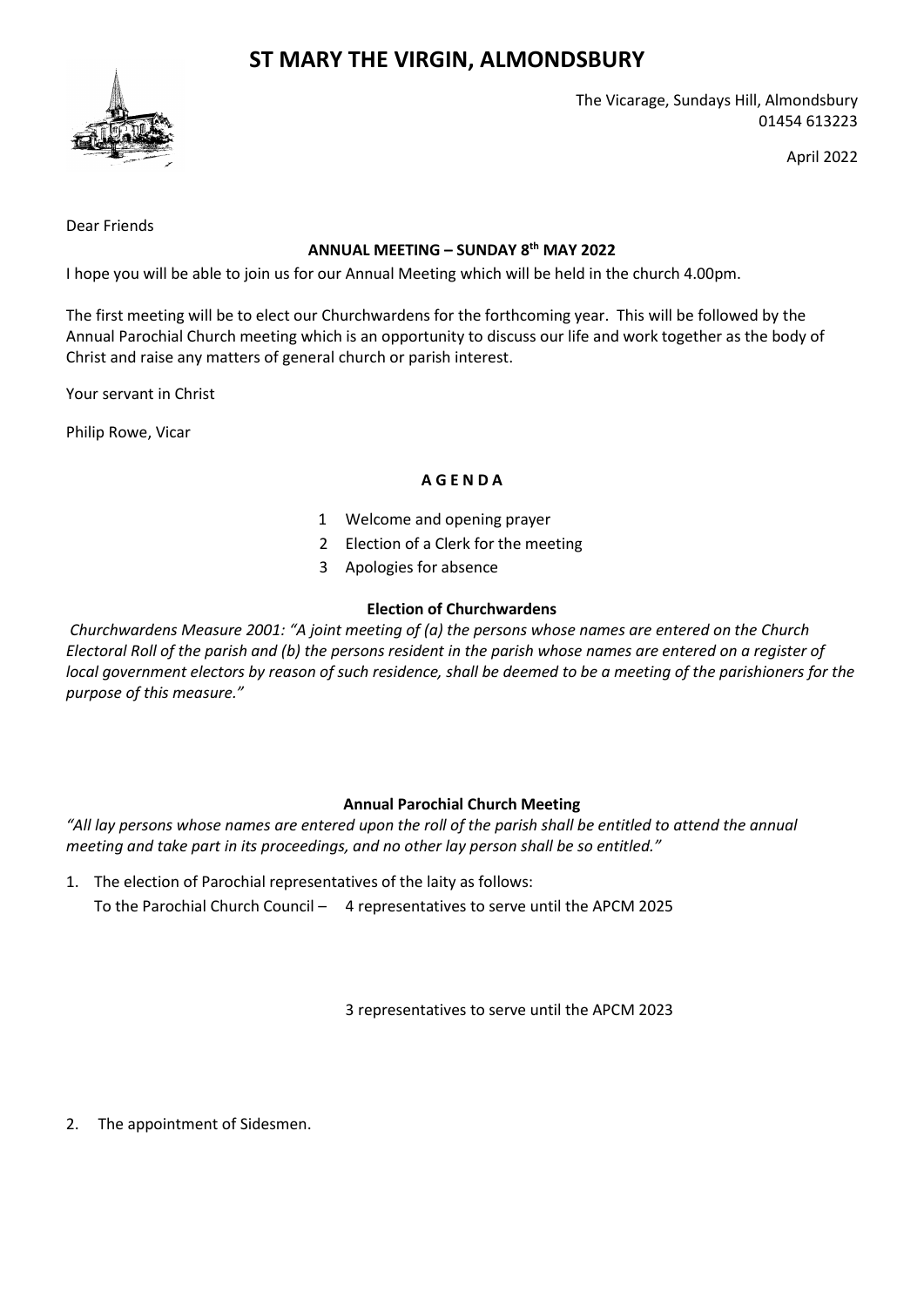- 3. The appointment of the Independent Examiner.
- 4. Consideration of:
	- a) A report of the Revision of the Electoral Roll.
	- b) An Annual Report of the proceedings of the Parochial Church Council and the activities of the parish generally.
	- c) The Financial Statements of the Council for the year ended 31<sup>st</sup> December 2021, independently examined.
	- d) A report of the fabric, goods and ornaments of the church.
	- e) A Report of the proceedings of the Deanery Synod.
	- f) Other matters of parochial or general church interest.
	- g) Seek ideas of how the church can serve the community.

A list of present Parochial Church Council members and of Sidesmen is set out below.

Nomination forms are available via the church office (email[: office@stmaryssevernside.org.uk\)](mailto:office@stmaryssevernside.org.uk) or via the website [\(www.almondsburychurch.org.uk\)](http://www.almondsburychurch.org.uk/).

Copies of the Annual Report and Financial Statements of the Council will be available on the website [www.almondsburychurch.org.uk](http://www.almondsburychurch.org.uk/) and some copies will be available in church. If you require a printed copy please contact the Church Office.